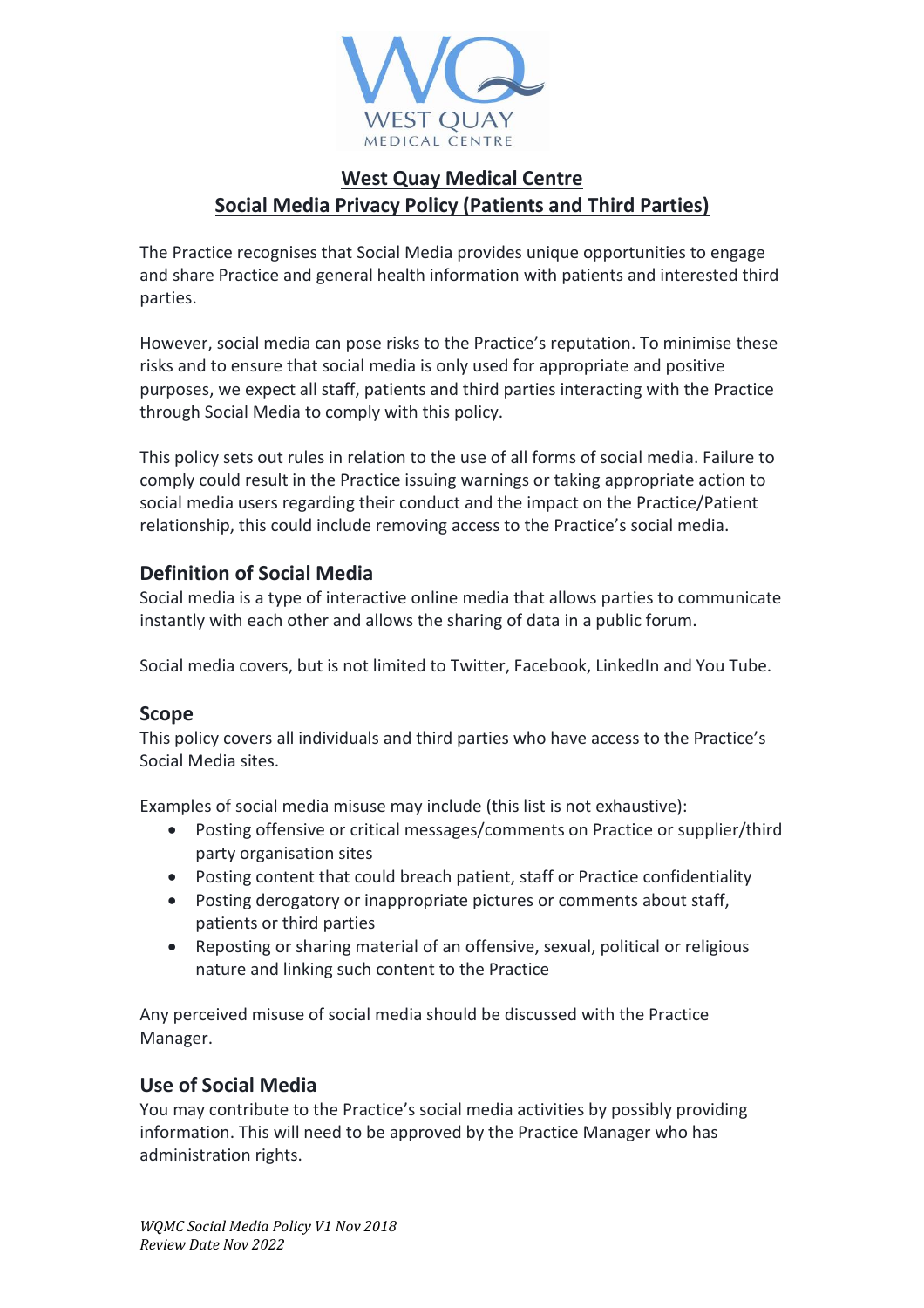

If you are unsure about the suitability of a 'post' or 'comment' you should discuss this with the Practice Manager.

Circulating or posting commercial, personal, religious or political beliefs or promotion of organisations unrelated to the Practice's business on the Practice social media is prohibited.

#### **Responsible Use of Social Media**

You should ensure the communication has a purpose and is intended for public benefit. We welcome constructive criticism and suggestions can be made via the Practice Manager.

- Use your common sense before you comment, or post anything and think about what you are saying to the public and how you are representing yourself or your organisation.
- Ensure that you do not post any disparaging or defamatory statements about the Practice, Staff (current and past), Patients (current and past) other Practices and organisations with in the NHS or connecting areas.
- You should not post images or links to inappropriate content. Many images available online are copyright protected and should not be used without permission.
- You must not breach confidentiality in any way.
- You must not use social media to bully, harass or to discriminate against any party.
- You must not express any strong religious or political points.
- You must refrain from any illegal activity.
- You should not enter in to any personal attacks or hostile postings.

The golden rule is to ask yourself whether what you are about to post could cause offence to anyone. If the answer is yes then do not make the posting.

#### **Monitoring**

If you see anything that concerns you, this should be highlighted to the Practice Manager who will agree with the Partners what appropriate action to take. The Practice could potentially contact patients who are critical of the Practice on social media and invite them in to discuss their concerns, if this continues the Practice may need to advise them of the risk of a breakdown in the Practice/Patient relationship.

The Practice will also remove posts from social media if necessary and we will contact the admin team of other social media and remind them they are liable for what is stated on the page and ask for posts to be removed.

Libel laws apply to social media as they do to any publication.